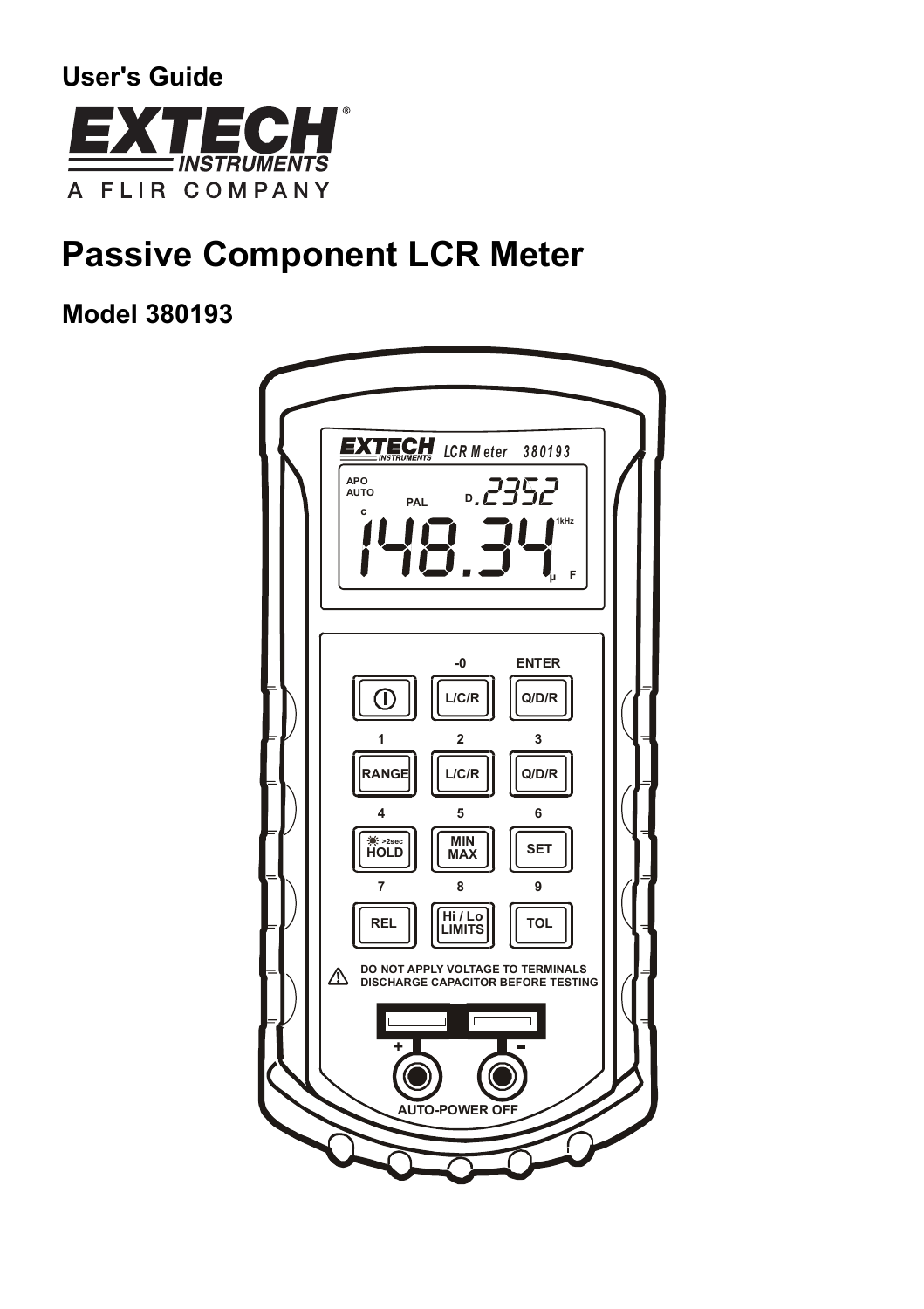# *INTRODUCTION*

Congratulations on your purchase of Extech's Model 380193 LCR meter. This meter will accurately measure capacitors, inductors and resistors using the test frequencies of 120Hz and 1 kHz. The dual display will simultaneously display the associated quality factor, dissipation or resistance value using a series or parallel equivalent circuit.

The included RS-232c PC interface feature with Data Acquisition permits the user to capture readings to a PC for data storage, viewing, printing, and exporting to spreadsheet for graphing and other data manipulation tasks.

This meter is shipped fully tested and calibrated and, with proper use, will provide years of reliable service.

### **International Safety Symbols**

Caution ! Refer to the explanation in this Manual Caution ! Risk of electric shock Earth (Ground)

#### **Safety Precautions**

- 1. Make sure any covers or battery doors are properly closed and secured.
- 2. Always remove the test leads before replacing the battery or fuses.
- 3. Inspect the condition of the test leads and the meter itself for any damage before operating the meter. Repair or replace any damage before use.
- 4. To reduce the risk of fire or electric shock, do not expose this product to rain or moisture.
- 5. Do not exceed the maximum rated input limits.
- 6. Always discharge capacitors and remove power from the device under test before performing Inductance, Capacitance, or Resistance.
- 7. Remove the battery from the meter if the meter is to be stored for long periods.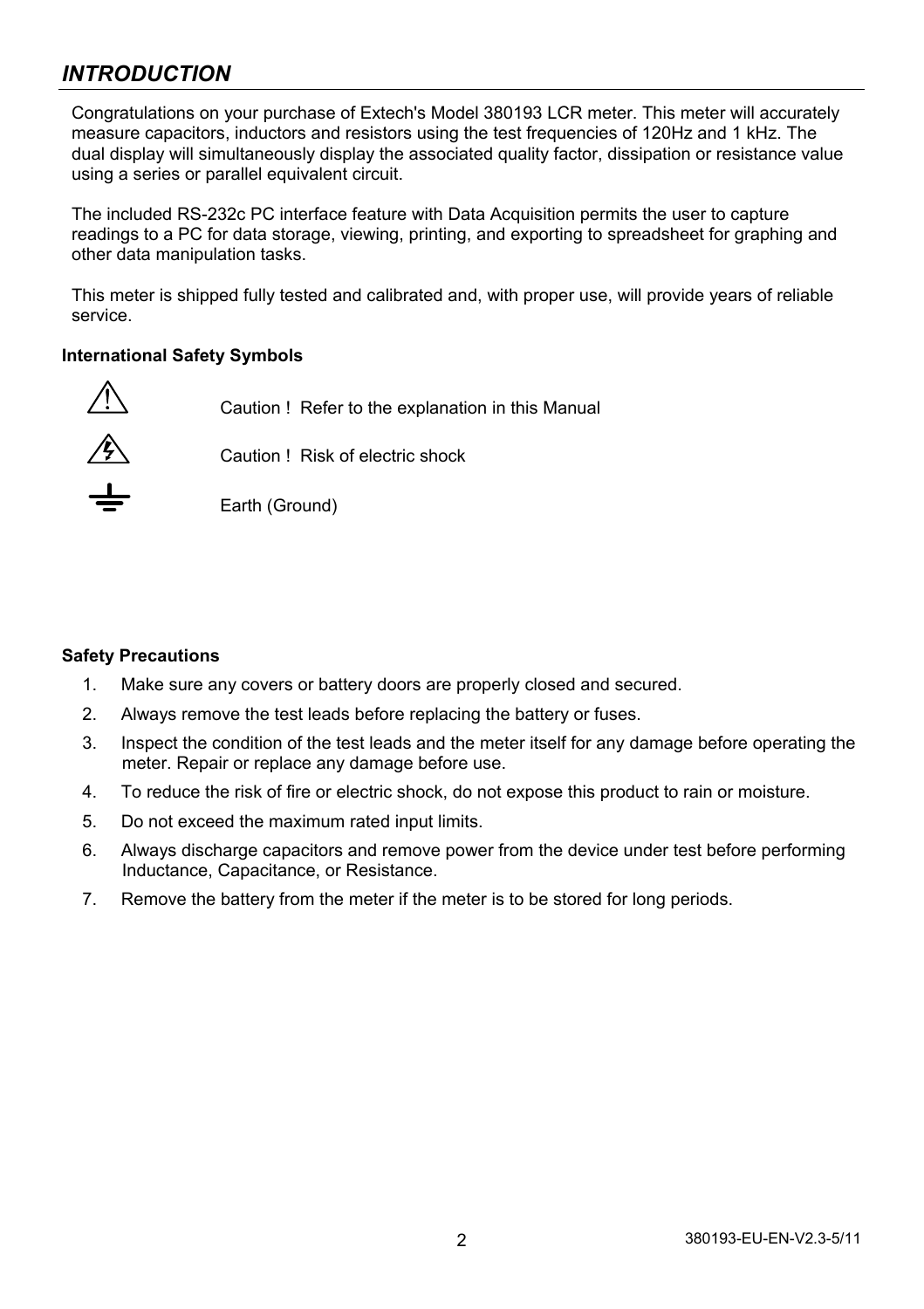# *METER DESCRIPTION*

- 1. Q/D/R display
- 2. L/C/R display
- 3. Keypad
- 4. Test fixture
- 5. Input jacks
- 6. External power input
- 7. Protective holster
- 8. Battery compartment (rear)



# **Display Symbols and Annunciators**

| <b>APO</b>  | Auto Power Off              | 1KHz  | 1kHz test frequency      |
|-------------|-----------------------------|-------|--------------------------|
| R           | Recording mode active       | 120Hz | 120Hz test frequency     |
| MAX         | Maximum reading             | М     | Mega $(10^6)$            |
| <b>MIN</b>  | Minimum reading             | Κ     | kilo $(10^3)$            |
| <b>AVG</b>  | Average reading             | р     | pico $(10^{-12})$        |
| <b>AUTO</b> | AutoRanging active          | n     | nano $(10^{-9})$         |
| H           | Data hold active            | μ     | micro $(10^{-6})$        |
| SET         | SET mode                    | m     | milli $(10^{-3})$        |
| <b>TOL</b>  | Tolerance mode              | H     | Henry (inductance units) |
| PAL         | Parallel equivalent circuit | F     | Farad (capacitance units |
| <b>SER</b>  | Series equivalent circuit   | Ω     | Ohms (resistance units)  |
| D           | Dissipation factor          |       | Upper limit              |
| Q           | Quality factor              |       | Lower limit              |
| R           | Resistance                  | Δ     | Relative mode            |
| L           | Inductance                  | 臼     | Low battery              |
| C           | Capacitance                 | %     | Tolerance (percentage)   |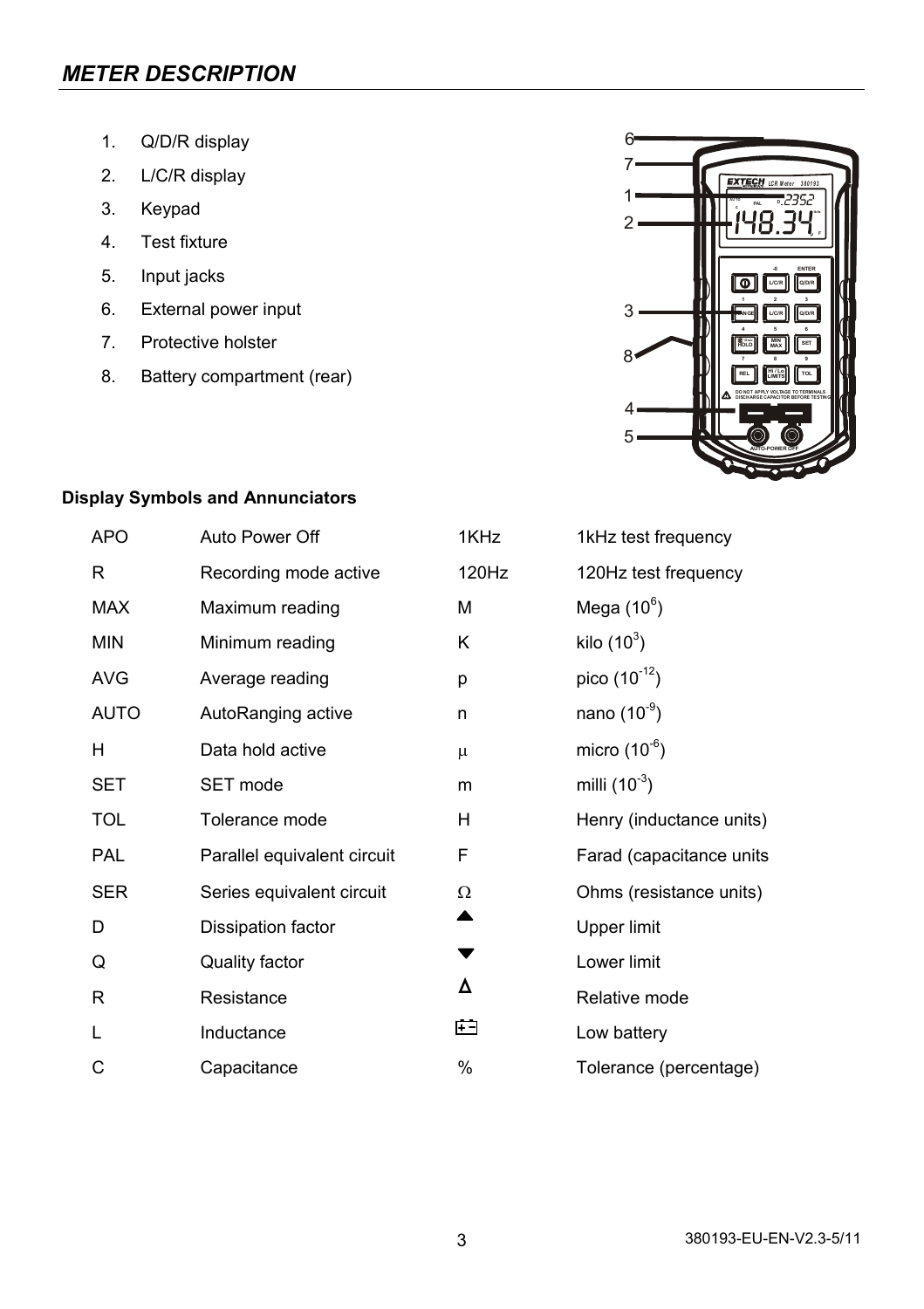# *OPERATING INSTRUCTIONS*

**CAUTION**: Measuring a DUT (device under test) in a live circuit will produce false readings and may damage the meter. Always remove power and isolate the component from the circuit to obtain an accurate reading.

**CAUTION**: Do not apply voltage to the input terminals. Discharge capacitors before testing

**Note**: Measurement considerations for resistance <0.5 ohms.

- 1. Use positive contact alligator clips.
- 2. Perform a SHORT calibration zero to remove stray impedances.
- 3. Clean the DUT leads / contacts of oxidation or film to minimize contact resistance.

#### **Power**

- 1. Press the Opower key to turn the meter on or off
- 2. Auto-Power OFF (**APO**)

If the keypad is inactive for 10 minutes, the meter will automatically shut down. If this occurs, press the key to O sume operation.

3. Auto-Power Off disable.

To disable the auto-power off feature, from the off position, press and hold the power on key until *APO OFF*" appears in the display. Auto-Power Off will also be disabled if the MIN MAX record mode is used or if the meter is powered by an external power supply.

### **Frequency Selection**

Press the **FREQ** key to select either 120Hz or 1kHz as the test frequency. The frequency selected appears in the display.

Generally, 120Hz will be used for large electrolytic capacitors and 1kHz used for most other tests.

#### **Parallel/Series Selection**

Press the **PAL SER** key to select either a parallel (PAL) or series (SER) equivalent circuit. The selected mode will appears as "SER" or "PAL" in the display.

This mode defines the R loss of an inductor or capacitor as a series loss or a parallel loss. Generally, high impedances are measured in the parallel mode and low impedances are measured in the series mode.

#### **Range Selection**

The meter turns on in the autoranging mode with "**AUTO**" indicated in the display. Press the **RANGE** key and the "**AUTO**" indicator will disappear. Each press of the **RANGE** key will now step through and hold the available ranges for the parameter selected. To exit the manual range mode, press and hold the **RANGE** key for 2 seconds.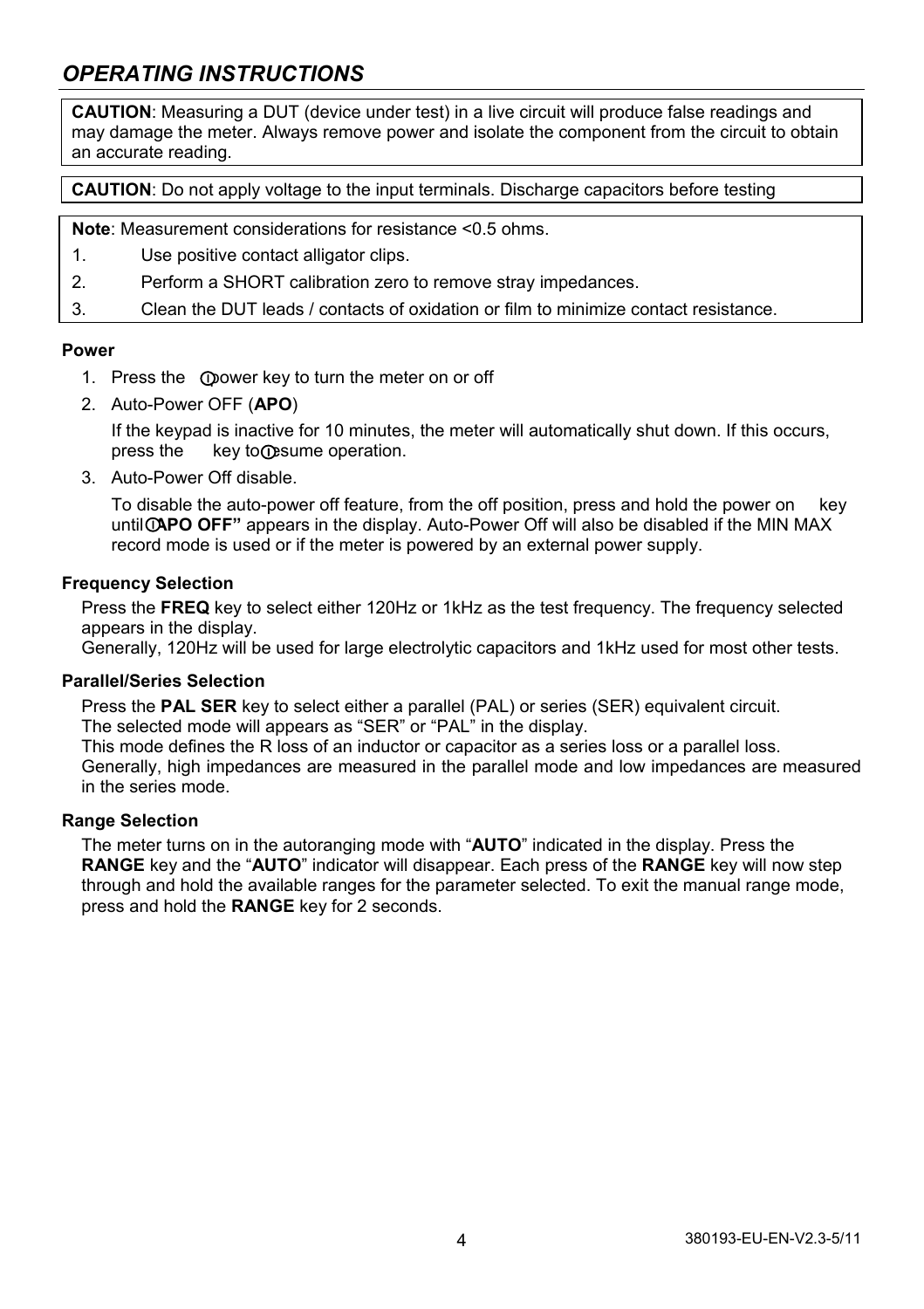# **Inductance, Capacitance, Resistance Selection**

The **L/C/R** key selects the primary parameter measurement function. Each press of the key will select either inductance (**L**), capacitance (**C**) or resistance (**R**) along with the proper units of **H** (henries), **F** (farads) or  $\Omega$  (ohms) in the main large display.

# **Quality, Dissipation, Resistance Selection**

The **Q/D/R** key selects the secondary parameter measurement function. Each press of the key will select either the quality (**Q**) or dissipation (**D**) indicators or resistance (Ω) units in the small secondary display.

### **Hold and Backlight Selection**

The **HOLD >2sec** key selects the Hold feature and also enables the display backlight. Press the key and the **H** indicator will appear in the display and the last reading will "freeze" in the display. Press the key again and the reading will begin to update again.

Press and Hold the key for 2 seconds and the display backlight will turn-on. To extinguish the backlight, press and hold the key again for 2 seconds or wait 1 minute for it to automatically disable.

#### **Minimum, Maximum and Average Selection**

The **MAX MIN** key selects the recording function. Press the key and the "**R**" indicator will appear in the display and the meter will begin recording the minimum, maximum and average measured values. When this mode is entered, the auto power off and the function keys are disabled.

#### **Max-Min operation**

- 1. Set all the function parameters for the test.
- 2. Press the MAX MIN key. The "R" indicator will appear and a "beep" will sound after approximately six seconds. Two "beeps" will sound every time the max or min is updated.
- 3. Press the MAX MIN key. The "MAX" indicator and the maximum recorded value will appear in the display
- 4. Press the MAX MIN key. The "MIN" indicator and the minimum recorded value will appear in the display
- 5. Press the MAX MIN key. The "MAX MIN" indicator and the difference between the maximum - minimum value will appear in the display
- 6. Press the MAX MIN key. The "AVG" indicator and the average of the recorded values will appear in the display.
- 7. Press and hold the MAX MIN key for 2 seconds to exit the mode.

#### **Notes**:

The average value is a true average and averages up to 3000 values. If the 3000 limit is exceeded, the **AVG** indicator will flash and no further averaging will take place. The max and min values will continue to update.

If the **HOLD** key is pressed during min max recording, the recording is halted until the **HOLD** key is pressed again.

#### **Relative Mode**

The relative mode displays the difference between the measured value and the value of a stored reference.

- 1. Press the REL key to enter the Relative mode.
- 2. The value in the display when the REL key is pressed will become the stored reference value and the display will indicate zero or a value close to zero (since the measured value and the reference value are the same at this point).
- 3. All subsequent measurements will be displayed as a value relative to the stored value.
- 4. The reference value may also be a value that was stored into memory using the SET Relative procedure (see the Setting a Relative Reference paragraph).
- 5. To use the SET relative value, press the SET key while in the Relative mode.
- 6. To exit the Relative mode, press and hold the REL key for 2 seconds.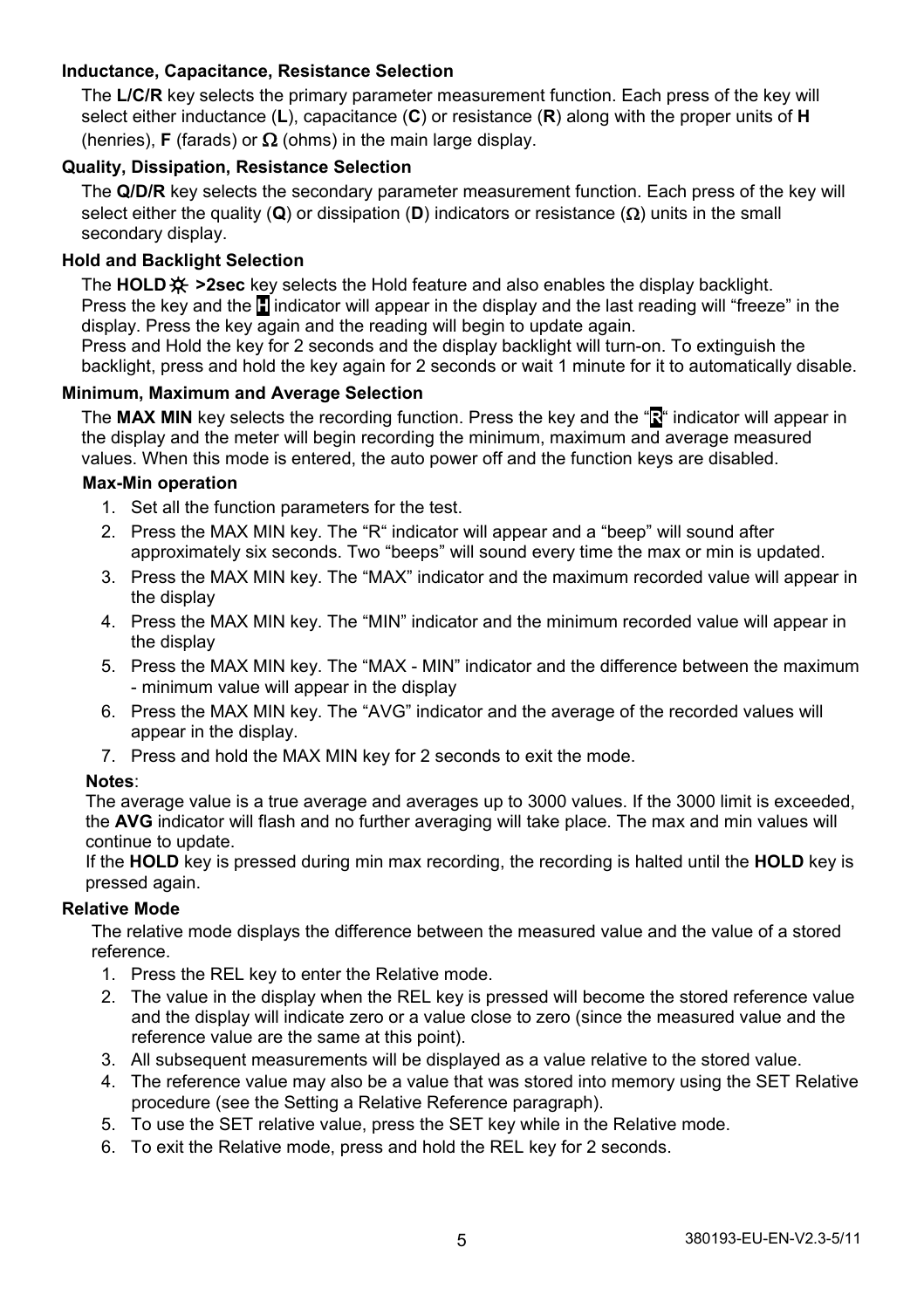# **Hi / Lo Limits Mode**

The Hi / Lo limits mode compares the measured value to the stored high and low limit values and gives an audible and visible indication if the measured value is outside the limits. See the setting Hi/Lo limits paragraph below to store the limits in memory.

- 1. Press the **Hi/Lo LIMITS** key to enter the mode. The display will briefly show the stored upper limit with the " $\blacktriangle$ " indicator and then the stored lower limit with the " $\blacktriangledown$ " indicator before displaying the measured value.
- 2. The meter will sound an audible tone and blink the upper or lower limit indicator if the measured value is outside the limits.
- 3. The meter will ignore an "OL" overload reading.
- 4. Press the Hi/Lo LIMITS key to exit the mode.

### **% Tolerance Mode**

The % Tolerance Limits mode compares the measured value to a % high and low limit based on a stored reference value and gives an audible and visible indication if the measured value is outside the limits. Any % limit can be entered in the SET % Limit mode (see paragraph below) or standard 1%, 5%, 10% and 20% symmetrical limits can be selected directly in the % Tolerance mode.

- 1. Press the **TOL** key to enter the mode. The display will briefly show the stored reference value in the main display and the small display will indicate the % difference between the measured value and the reference value. See the SET % Limit paragraph to change the reference value.
- 2. Press the TOL key to step through and select the 1, 5, 10 or 20% settings. The selected % will briefly appear in the small display.
- 3. Previously stored user defined % limits are accessed by pressing the SET key.
- 4. The meter will sound an audible tone and blink the upper or lower limit indicator if the measured value is outside the limits.
- 5. Press and hold the TOL key for 2 seconds to exit the mode.

# **Set Limits and Open/Short Calibration Selection**

The **SET** key is used to; 1. Set Hi/Lo limits, 2. Set % limits, 3. Set Tolerance reference value and 4. Perform the Open / Short calibration. The SET mode can only be activated if no other function is active.

# **Entering the SET mode**

- 1. Power ON and press the **SET** key.
- 2. The display will clear, "SEt" will appear in the small display and a flashing  $\Delta$  TOL and flashing indicators will  $\blacktriangle \blacktriangledown$  appear in the display.
- 3. The 5 keys that are now active are; Power, SET, REL, Hi/Lo, and TOL

# **Open and Short Calibration**

The Open and Short function removes stray parallel and series fixture impedances from the measured value. This feature improves accuracy for very high or low impedances.

(Note: Remove any leads from the meter during this procedure. Leaving them connected will add impedance to the circuit causing the calibration to fail indicated by **OUT UAL** appearing on the display.)

- 1. Press the **SET** key 2 times and the display will indicate "**CAL OPEn**".
- 2. Remove any devices or test leads and press "ENTER" (PAL SER). After several seconds the calibration will complete and display "**CAL SHrt**".
- 3. Short circuit the test fixture and press "ENTER" (PAL SER). After several seconds the calibration will complete and the meter will return to normal operation.
- 4. Press the "SET" to bypass either the open or short calibration.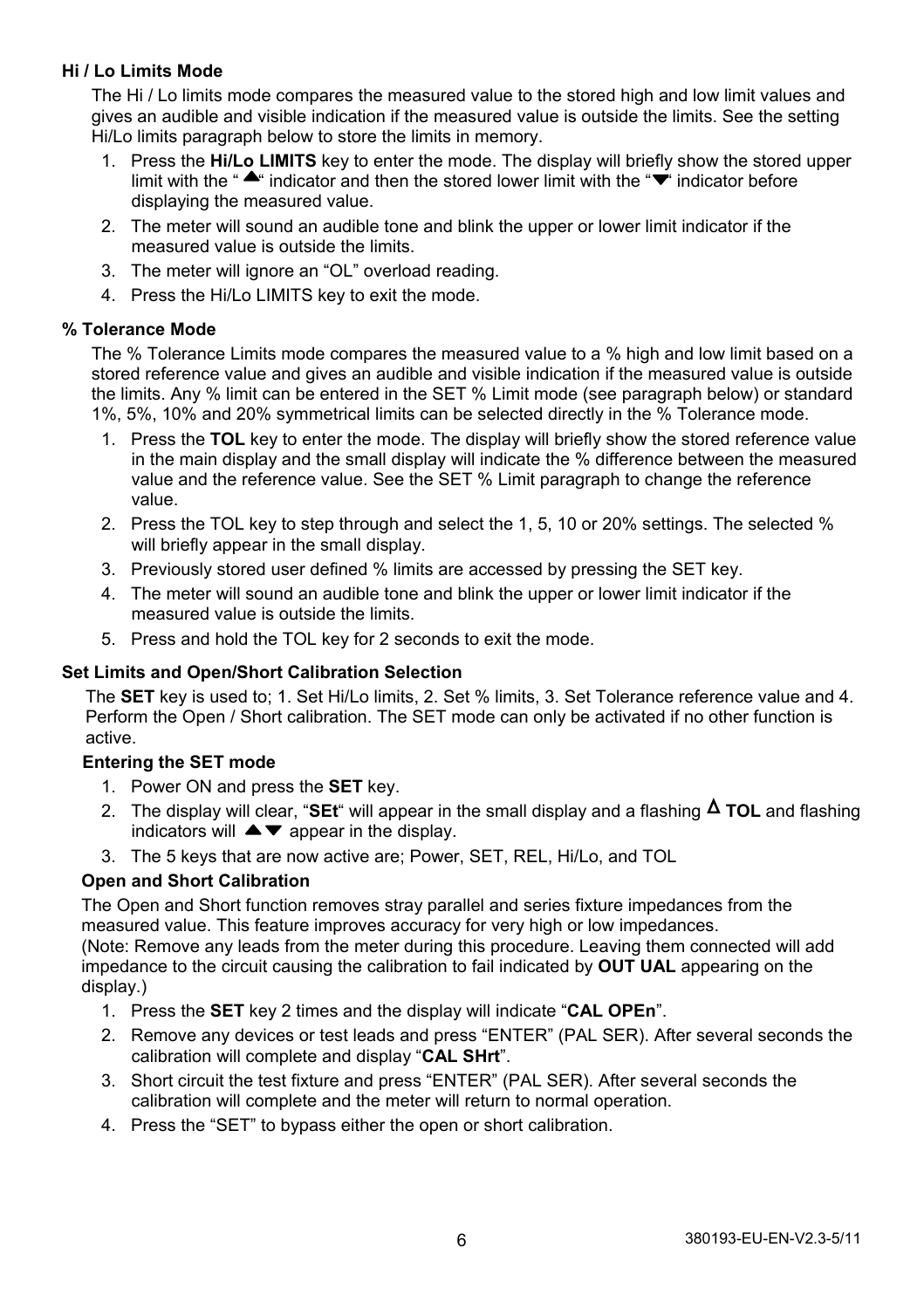# **Setting Absolute Hi/Lo Limits**

The Hi/Lo limits set allows the user to enter an upper and lower limit value into memory for comparison to the measured value.

- 1. Press the **SET** key and then the **Hi** / Lo LIMITS key. The upper limit "A " indicator will flash and the previously stored upper limit will appear with the first digit flashing.
- 2. Set the value of the flashing digit by pressing the appropriate numeric key. The adjustment selection will then proceed through each digit from left to right.
- 3. Press the 0 key after the last digit is set to change the value of the sign to negative or positive.
- 4. Press the "ENTER" key to store the value and continue on to the lower limit adjustment.
- 5. The lower limit  $\Psi^*$  indicator will flash and the previously stored lower limit will appear.
- 6. Adjust the limits as described for the upper limit and press the "ENTER" key when complete.

### **Setting % Tolerance Limits**

The % tolerance set allows the user to enter an upper and lower percentage limit into memory for comparison of the measured value to a reference value.

- 1. Press the **SET** key and then the **TOL** key. The "**TOL"** indicator will flash and the previously stored reference will appear with the first digit flashing.
- 2. To adjust the reference, set the value of the flashing digit by pressing the appropriate numeric key. The adjustment selection will then proceed through each digit from left to right.
- 3. Press the "ENTER" key to store the value and continue on to the % upper limit adjustment. The upper limit " $\triangle$ " indicator will flash and the previously stored upper % limit will appear.
- 4. Adjust the % limit as described for the reference value and press the "ENTER" key when complete. The lower limit " $\blacktriangledown$ " indicator will flash and the previously stored lower % limit will appear.
- 5. Adjust the lower % limit and press "ENTER" when complete.

### **Setting a Relative Reference**

The relative set allows the user to store a relative reference value into memory for later use in the **REL** mode.

- 1. Press the **SET** key and then the **REL** key. The " **"** indicator will flash and the previously stored reference will appear with the first digit flashing.
- 2. To adjust the reference, set the value of the flashing digit by pressing the appropriate numeric key. The adjustment selection will then proceed through each digit from left to right.
- 3. Press the 0 key after the last digit is set to change the value of the sign to negative or positive.
- 4. Press the "ENTER" key to store the reference value.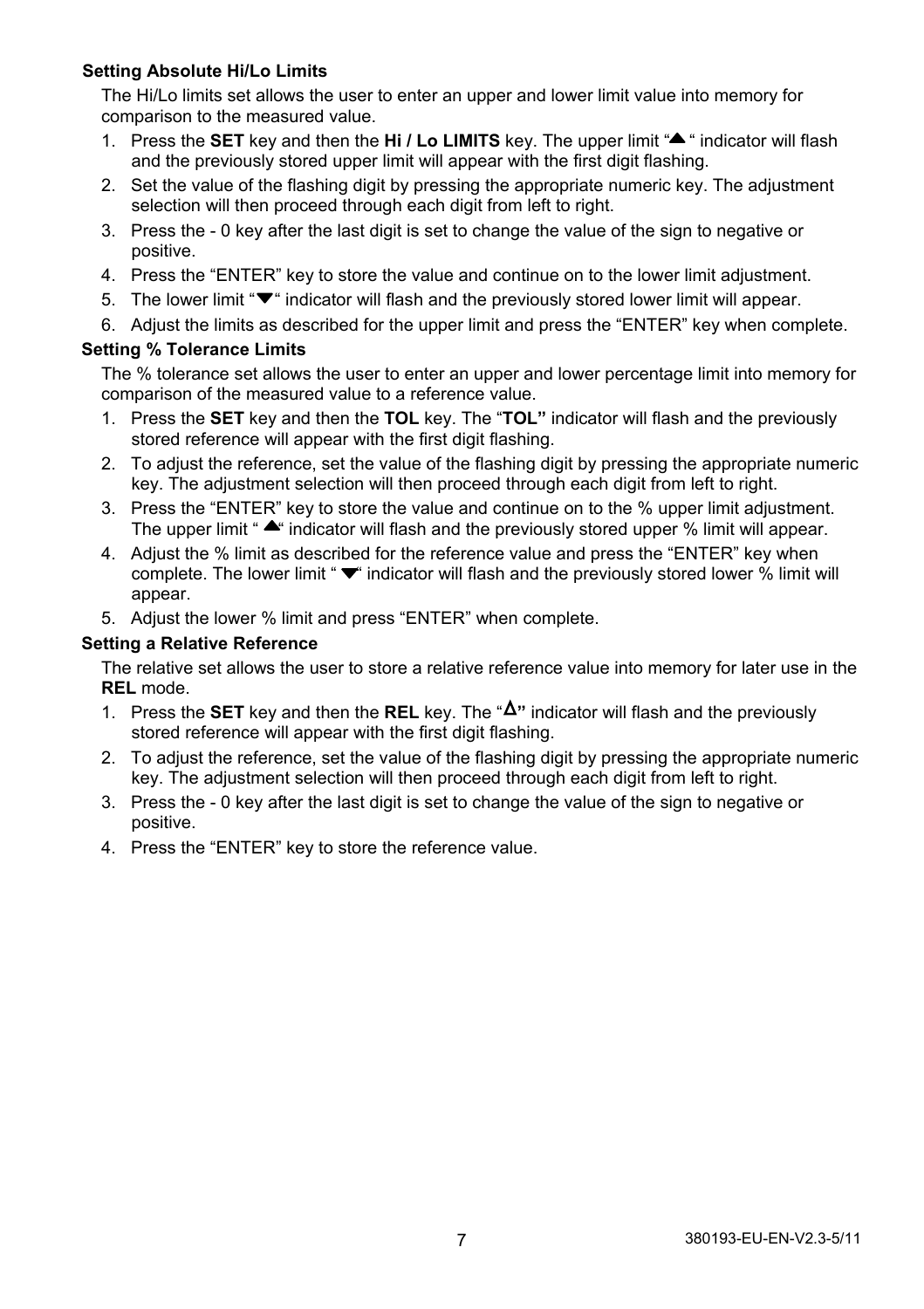# *PC INTERFACE*

The Model 380193 LCR Meter includes a PC interface feature for use with the supplied Windows<sup>™</sup> software. The interface allows the user to:

- View measurement data in real time on the PC
- Save, Print, and Export measurement data.
- Set standard and high / low limits for data analysis
- Generate calibration reports in spreadsheet format
- **Plot SPC (statistical process control) analyses**
- **Database compatibility (supports ODBC) for use with: SQL server, Access**<sup>TM</sup>, and other database utilities

Instructions for use of the PC interface are included on the supplied Program Disk and are beyond the scope of this operation manual. For complete details and instructions refer to the HELP file on the supplied Program Disk.



You, as the end user, are legally bound (**EU Battery ordinance**) to return all used batteries, **disposal in the household garbage is prohibited!** You can hand over your used batteries / accumulators at collection points in your community or wherever batteries / accumulators are sold!

**Disposal:** Follow the valid legal stipulations in respect of the disposal of the device at the end of its lifecycle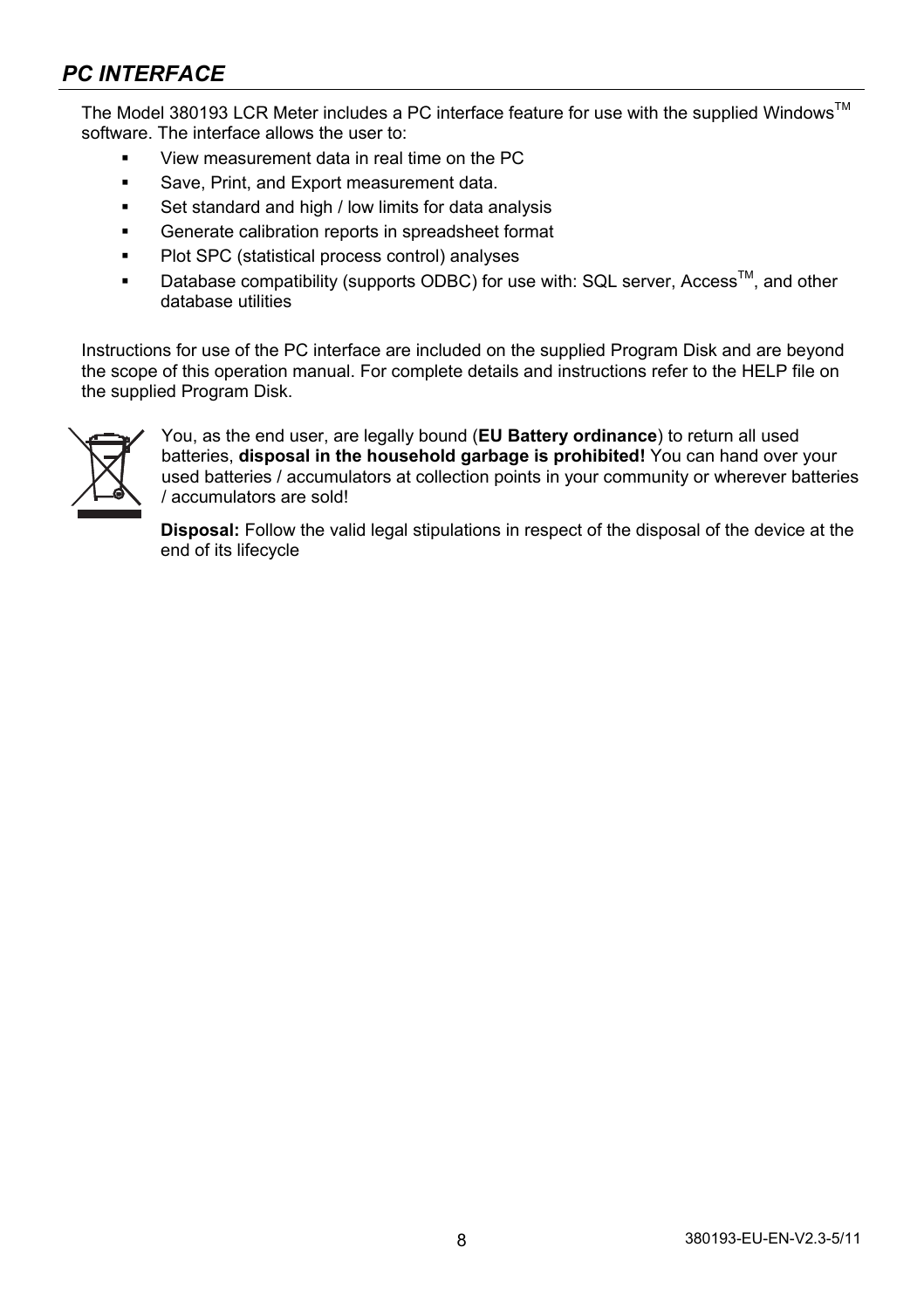# *SPECIFICATIONS*

| Capacitance @ 120Hz |
|---------------------|
|---------------------|

| Capacitance @ 120Hz |                                                         |                                                                    |                 |  |
|---------------------|---------------------------------------------------------|--------------------------------------------------------------------|-----------------|--|
| Range               | Cx accuracy                                             | DF accuracy                                                        | <b>Note</b>     |  |
| 9.999mF             | $\pm(5.0\% \text{ rdg} + 5d)$                           | $\pm(10\% \text{rdg} + 100/\text{Cx} + 5\text{d})$                 | after short cal |  |
|                     | (DF < 0.1)                                              | (DF < 0.1)                                                         |                 |  |
| 1999.9µF            | $\pm(1.0\% \text{ rdg} + 5d)$                           | $\pm(2\%$ rdg + 100/Cx + 5d)                                       | after short cal |  |
|                     | (DF < 0.1)                                              | (DF < 0.1)                                                         |                 |  |
| 199.99µF            | $\pm (0.7\% \text{ rdg} + 3d)$                          | $\pm (0.7\% \text{rdg} + 100\% \text{Cx} + 5\text{d})$             |                 |  |
|                     | (DF < 0.5)                                              | (DF < 0.1)                                                         |                 |  |
| 19.999µF            | $\pm (0.7\% \text{ rdg} + 3d)$                          | $\pm (0.7\% \text{rdg} + 100\% \text{Cx} + 5\text{d})$             |                 |  |
|                     | (DF < 0.5)                                              | (DF < 0.1)                                                         |                 |  |
| 1999.9nF            | $\pm$ (0.7% rdg + 3d)                                   | $\pm (0.7\% \text{rdg} + 100\% \text{Cx} + 5\text{d})$             |                 |  |
|                     | (DF < 0.5)                                              | (DF < 0.1)                                                         |                 |  |
| 199.99nF            | $\pm (0.7\% \text{ rdg} + 5d)$                          | $\pm (0.7\% \text{rdg} + 100\% \text{Cx} + 5\text{d})$             | after open cal  |  |
| 19.999nF            | (DF < 0.5)<br>$\pm(1.0\% \text{ rdg} + 5d)$             | (DF < 0.5)<br>$\pm (2.0\% \text{rdg} + 100/\text{Cx} + 5\text{d})$ |                 |  |
|                     | (DF < 0.1)                                              | (DF < 0.1)                                                         | after open cal  |  |
| Capacitance @ 1kHz  |                                                         |                                                                    |                 |  |
| Range               | Cx accuracy                                             | DF accuracy                                                        | Note            |  |
| 999.9µF             | $\pm (5.0\% \text{ rdg} + 5d)$                          | $\pm(10\%$ rdg + 100/Cx + 5d)                                      | after short cal |  |
|                     | (DF < 0.1)                                              | (DF < 0.1)                                                         |                 |  |
| 199.99µF            | $\pm(1.0\% \text{ rdg} + 3d)$                           | $\pm (2.0\%$ rdg + 100/Cx + 5d)                                    | after short cal |  |
|                     | (DF < 0.5)                                              | (DF < 0.5)                                                         |                 |  |
| 19.999µF            | $\pm (0.7\% \text{ rdg} + 3d)$                          | $\pm (0.7\% \text{rdg} + 100/\text{Cx} + 5\text{d})$               |                 |  |
|                     | (DF < 0.5)                                              | (DF < 0.1)                                                         |                 |  |
| 1999.9nF            | $\pm (0.7\% \text{ rdg} + 3d)$                          | $\pm (0.7\% \text{rda} + 100\% \text{Cx} + 5\text{d})$             |                 |  |
|                     | (DF < 0.5)                                              | (DF < 0.1)                                                         |                 |  |
| 199.99nF            | $\pm (0.7\% \text{ rdg} + 5d)$                          | $\pm (0.7\% \text{rdg} + 100\% \text{Cx} + 5\text{d})$             |                 |  |
|                     | (DF < 0.5)                                              | (DF < 0.1)                                                         |                 |  |
| 19.999nF            | $\pm (0.7\% \text{ rdg} + 5d)$                          | $\pm (0.7\% \text{rdg} + 100\% \text{Cx} + 5\text{d})$             | after open cal  |  |
|                     | (DF < 0.1)                                              | (DF < 0.1)                                                         |                 |  |
| 1999.9pF            | $\pm(1.0\% \text{ rdg} + 5d)$                           | $\pm (2.0\% \text{rdg} + 100/\text{Cx} + 5\text{d})$               | after open cal  |  |
|                     | (DF < 0.1)                                              | (DF < 0.1)                                                         |                 |  |
| Inductance @ 120Hz  |                                                         |                                                                    |                 |  |
| Range               | Lx accuracy (DF<0.5)                                    | DF accuracy (DF<0.5)                                               | Note            |  |
| 10000H              | Not specified                                           | Not specified                                                      |                 |  |
| 1999.9H             | $\pm$ (1.0%rdg + Lx/10000 + 5d)                         | $\pm$ (2.0%rdg + 100/Lx + 5d)                                      | after open cal  |  |
| 199.99H             | $\pm (0.7\% \text{rdg} + \text{Lx}/10000 + 5 \text{d})$ | $\pm$ (1.2%rdg + 100/Lx + 5d)                                      |                 |  |
| 19.999H             | $\pm (0.7\%$ rdg + Lx/10000 + 5d)                       | $\pm$ (1.2%rdg + 100/Lx + 5d)                                      |                 |  |
| 1999.9mH            | $\pm (0.7\%$ rdg + Lx/10000 + 5d)                       | $\pm(1.2\%$ rdg + 100/Lx + 5d)                                     |                 |  |
| 199.99mH            | $\pm$ (1.0%rdg + Lx/10000 + 5d)                         | $\pm$ (3.0%rdg + 100/Lx + 5d)                                      | after short cal |  |
| 19.999mH            | $\pm$ (2.0%rdg + Lx/10000 + 5d)                         | $\pm$ (10%rdg + 100/Lx + 5d)                                       | after short cal |  |
| Inductance @ 1kHz   |                                                         |                                                                    |                 |  |
| Range               | Lx accuracy (DF<0.5)                                    | DF accuracy (DF<0.5)                                               | Note            |  |
| 1999.9H             | Not specified                                           | Not specified                                                      |                 |  |
| 199.99H             | $\pm$ (1.0%rdg + Lx/10000 + 5d)                         | $\pm$ (1.2%rdg + 100/Lx + 5d)                                      | after open cal  |  |
| 19.999H             | $\pm (0.7\%$ rdg + Lx/10000 + 5d)                       | $\pm$ (1.2%rdg + 100/Lx + 5d)                                      |                 |  |
| 1999.9mH            | $\pm (0.7\%$ rdg + Lx/10000 + 5d)                       | $\pm$ (1.2%rdg + 100/Lx + 5d)                                      |                 |  |
| 199.99mH            | $\pm (0.7\%$ rdg + Lx/10000 + 5d)                       | $\pm$ (1.2%rdg + 100/Lx + 5d)                                      |                 |  |
| 19.999mH            | $\pm$ (1.2%rdg + Lx/10000 + 5d)                         | $\pm(5.0\%$ rdg + 100/Lx + 5d)                                     | after short cal |  |
| 1999.9µH            | $\pm$ (2.0%rdg + Lx/10000 + 5d)                         | $\pm(10\% \text{rdg} + 100/\text{Lx} + 5\text{d})$                 | after short cal |  |

**Note**: Where Lx or Cx is the the C or L reading in the display without range indication. i.e. For a reading of 18.888, use 18888 as the factor.